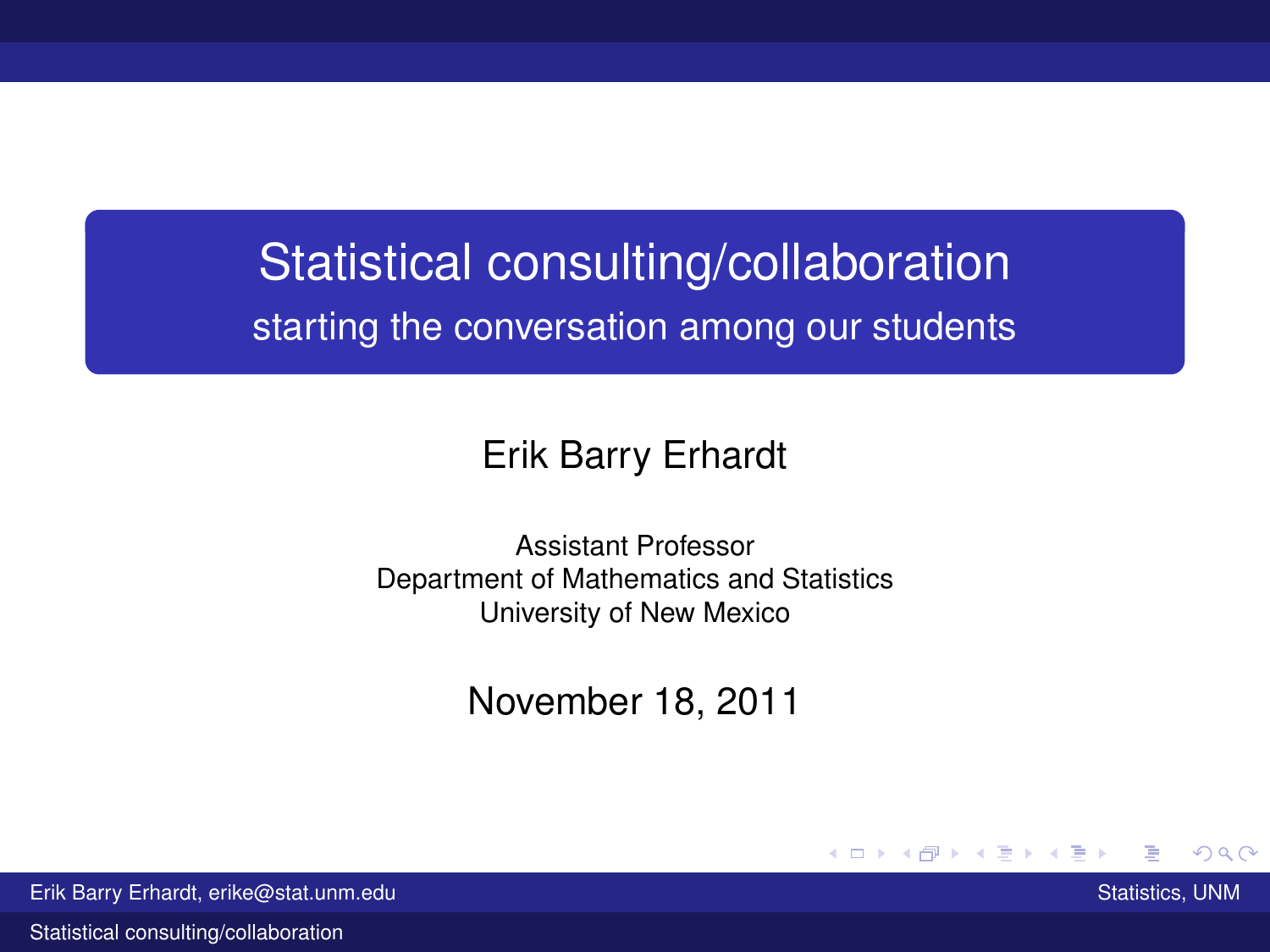# A few projects in my consulting career

### Feb 2006, **UNM Biology Department.**

*Department of Biology Course Fees Feasibility Study.* ". . . this has allowed us to net an additional \$55,000 this semester in funding for student classes and labs." — Heather Paulsen, 17 Jan 2007

### Feb – Aug 2007, **UniRac, Inc.**

*For process development, improvement, and control of PVs Universal Flat Roof Solution.* RapidRac G10 PV Mounting System, introduced Sep 2007.

**COL** 

<span id="page-1-0"></span> $a \alpha$ 

### Jul 2010, **Director of Quality Management, Lovelace.**

*Analysis of provider risk of complications.*

Erik Barry Erhardt, erike@stat.unm.edu Statistics, UNM Statistics, UNM Statistics, UNM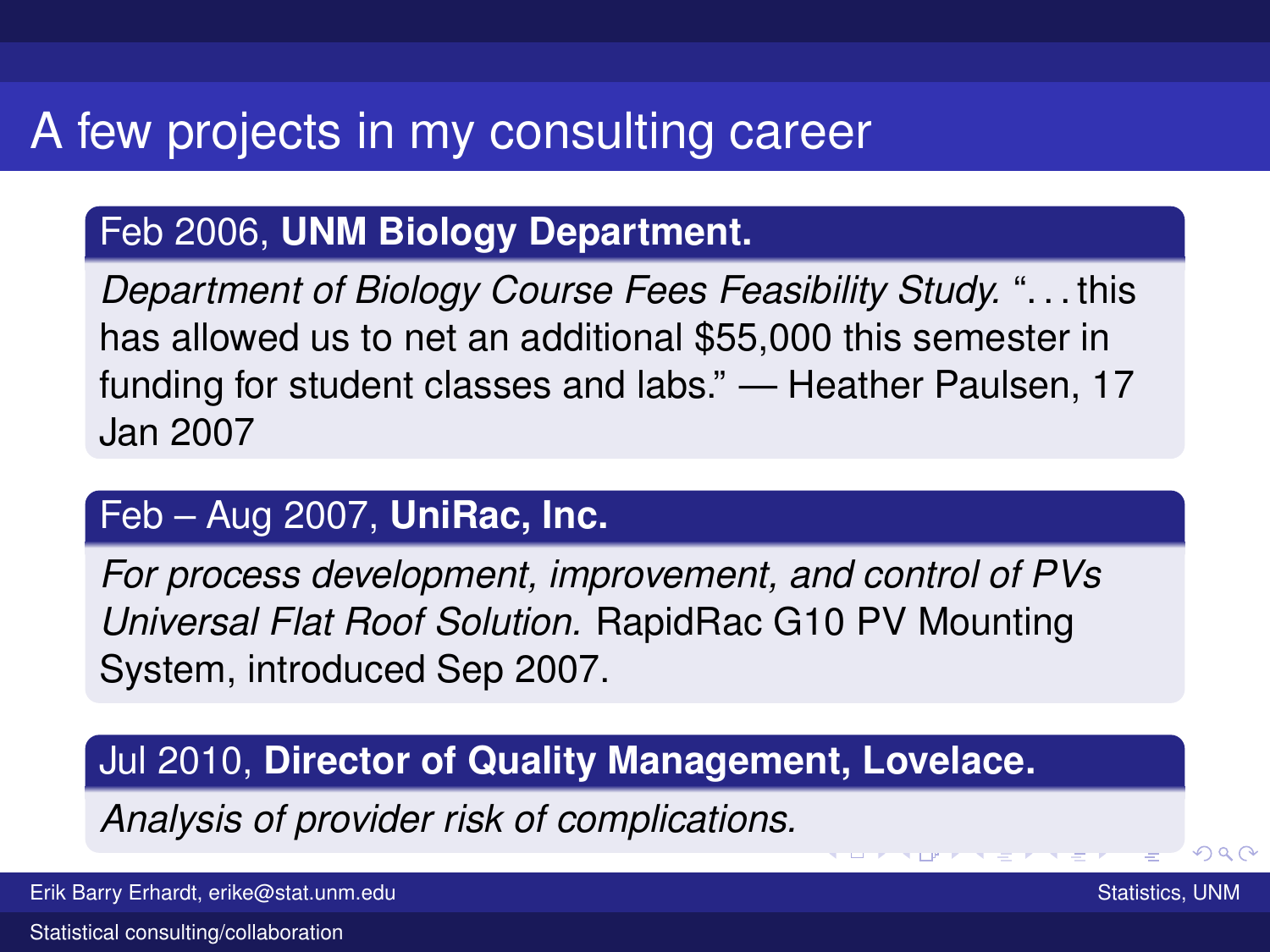# A few projects in my consulting career

### Apr 2010 – Nov 2010, **VeraLight, Inc.**

*Demographic subgroup analysis of pre-clinical trial data, analysis plan for FDA clinical trial.* 4/26/2011 received Health Canada license approval. 7/28/2011 received CE mark approval "As I went through the analysis plan and the justification documents, I was reminded how much you've helped us over the past several months: your contributions are evident in multiple places. Your work has been very valuable to us, and I'm grateful that you've continued to find time to work with us." — Edward Hull, PhD. 13 Jan 2011

### Nov – Dec 2010 **Aaftab Jain.**

*Modeling for improved inference of wind fa[rm](#page-1-0) [m](#page-3-0)[o](#page-1-0)[rt](#page-2-0)[a](#page-3-0)[lit](#page-0-0)[y.](#page-23-0)*

<span id="page-2-0"></span>

Erik Barry Erhardt, erike@stat.unm.edu Statistics, UNM Statistics, UNM Statistics, UNM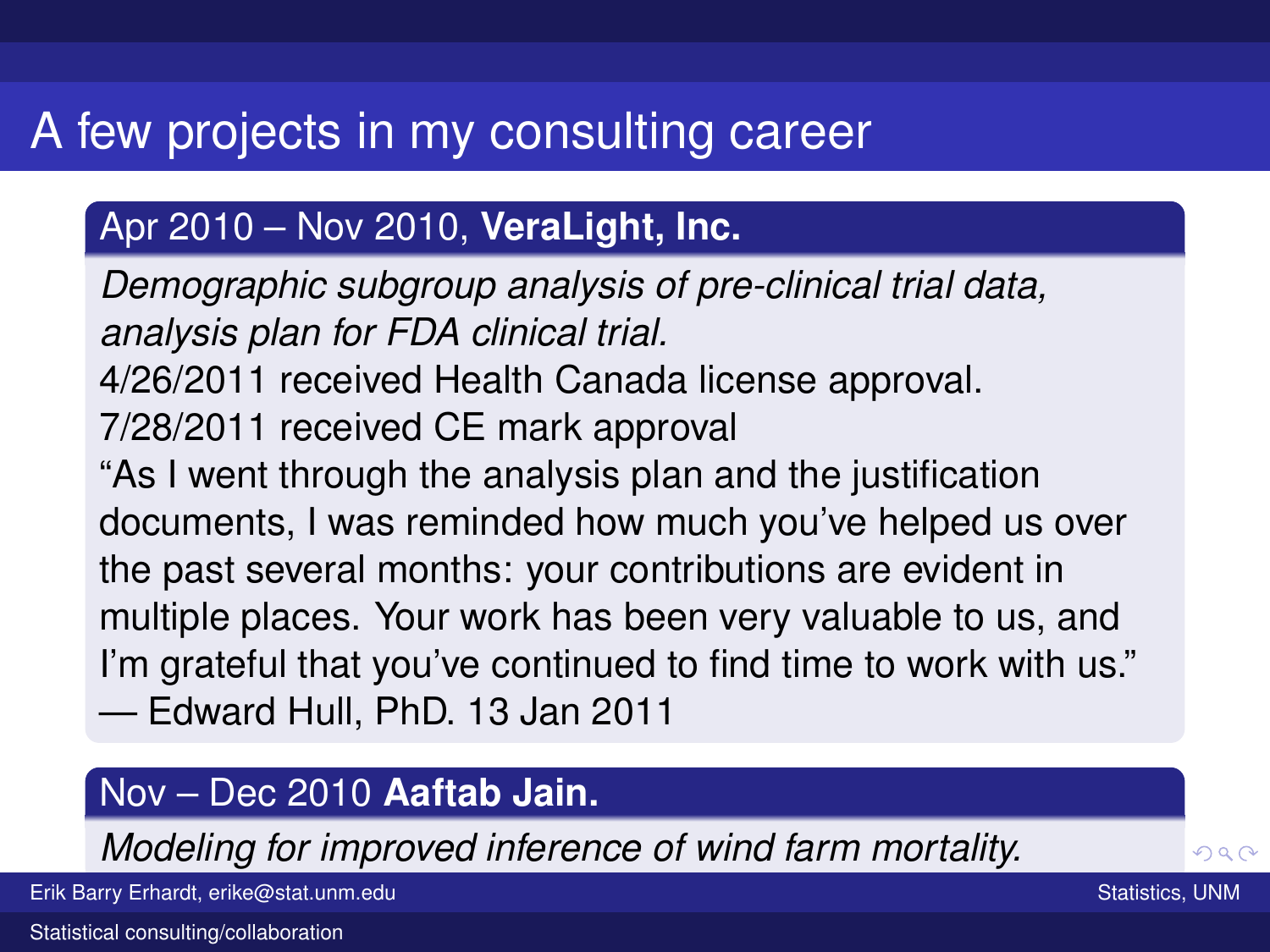## Four basic questions guide investigations

- **1** What is the question?
- **2** Can it be measured?
- **3** Where, when, and how will you get the data?

<span id="page-3-0"></span>つひひ

4 What do you think the data are telling you?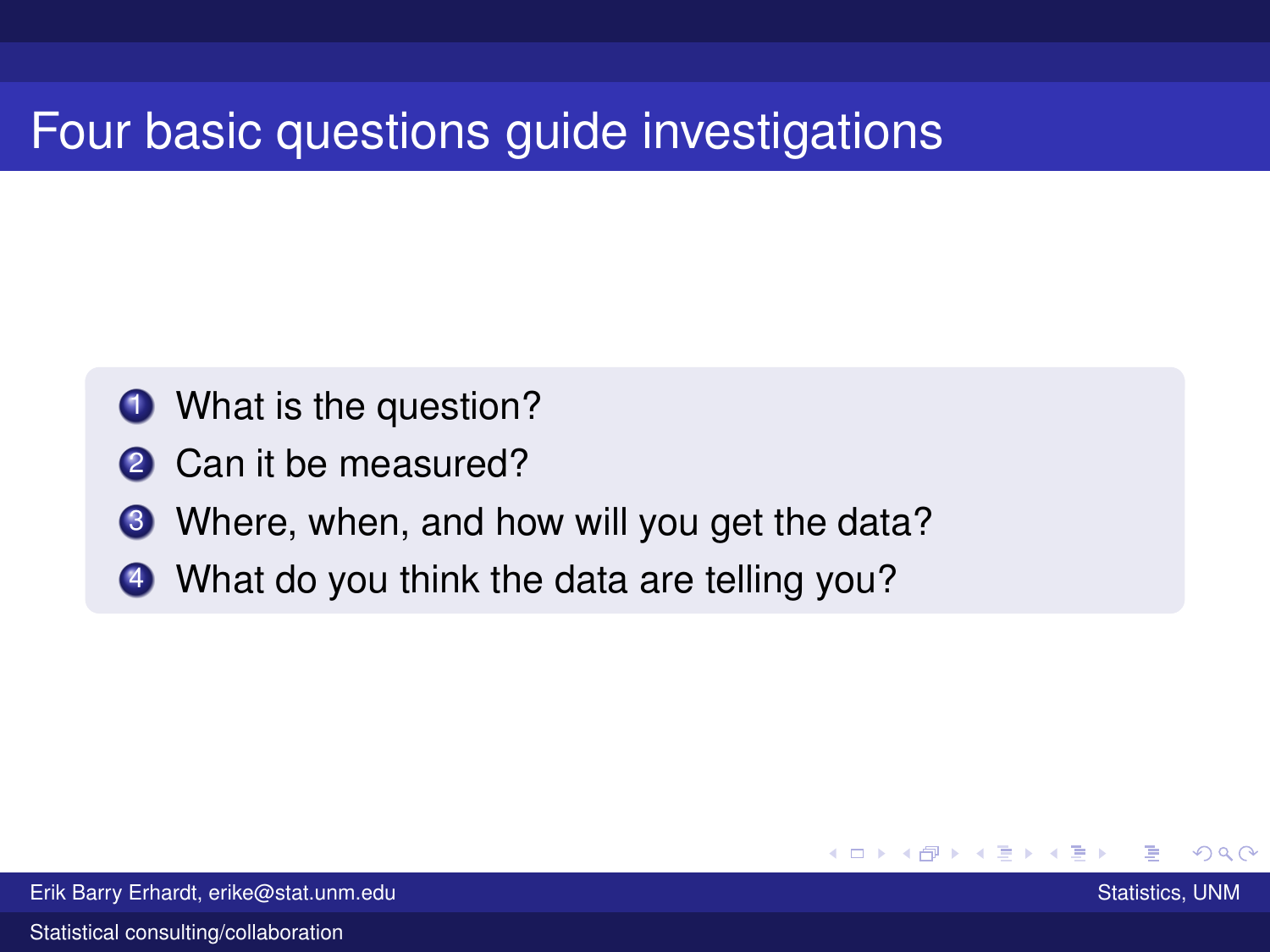# Cross-sectional versus longitudinal consulting

#### Cross-sectional (advisory)

- **•** brief, somewhat superficial conversation between consultant and investigator
- **•** statistical advice for data already collected or for analyses already carried out

#### Longitudinal (interactive)

- **.** long-term relationship between the statistician and investigator
- **•** frequently collaborative and collegial and may lead to creative application of current statistical methods or the development of new methods

つひひ

**K ロメ K 御 メ K ヨ メ キ**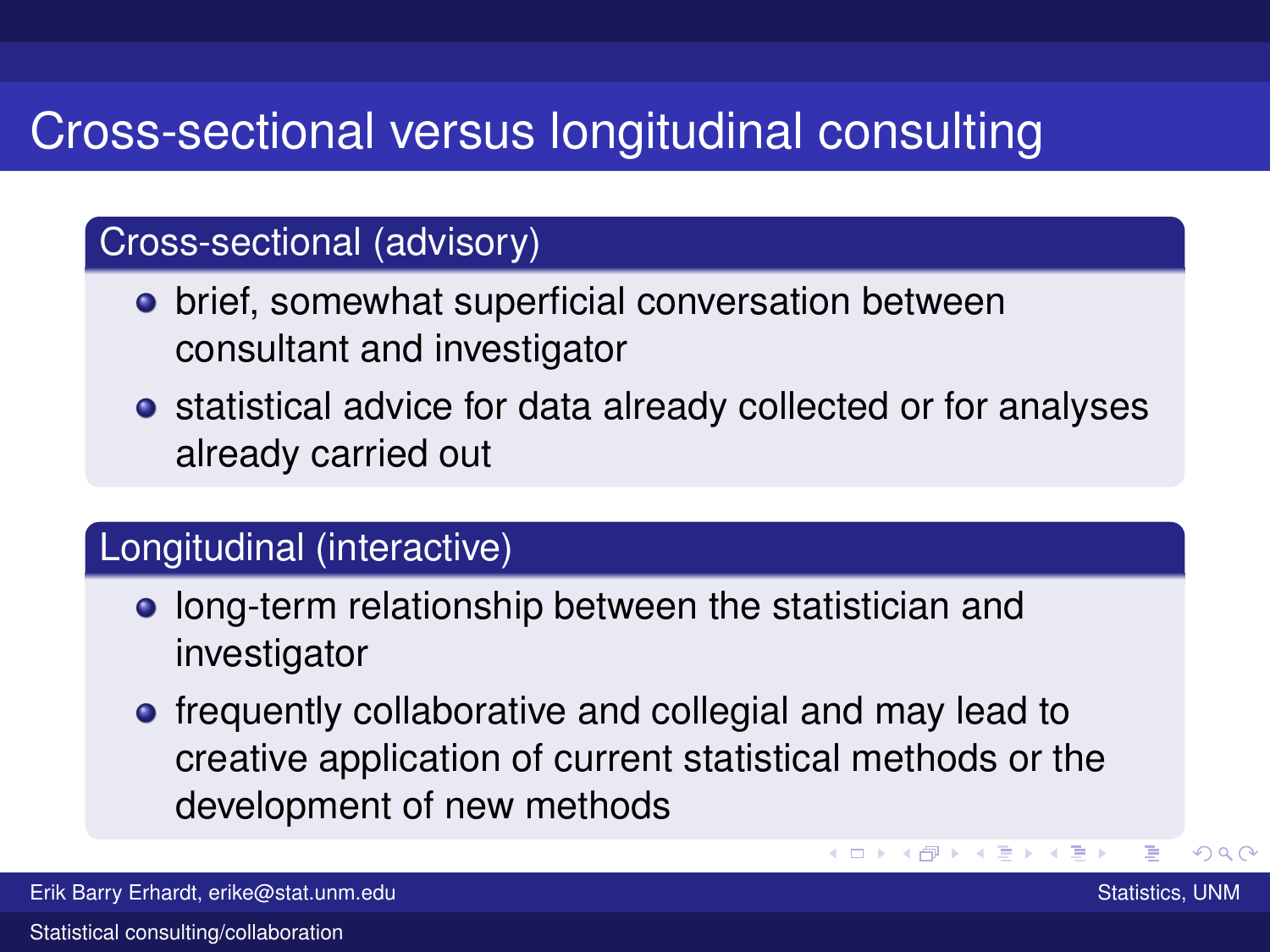### Structure: have a beginning, a middle, and an end.

- Begin with problem context and definition,
	- investigator introduces problem context and content
- move to resolution and solution.
	- consultant reviews the assumptions and (requested) methods
	- keep in mind the issue introduced may not be the one that ultimately should be addressed

(ロ) (伊)

 $Q \cap$ 

- and conclude with a summary and actions.
	- discuss the next steps
	- allocate responsibilities
	- summarize, make next appointment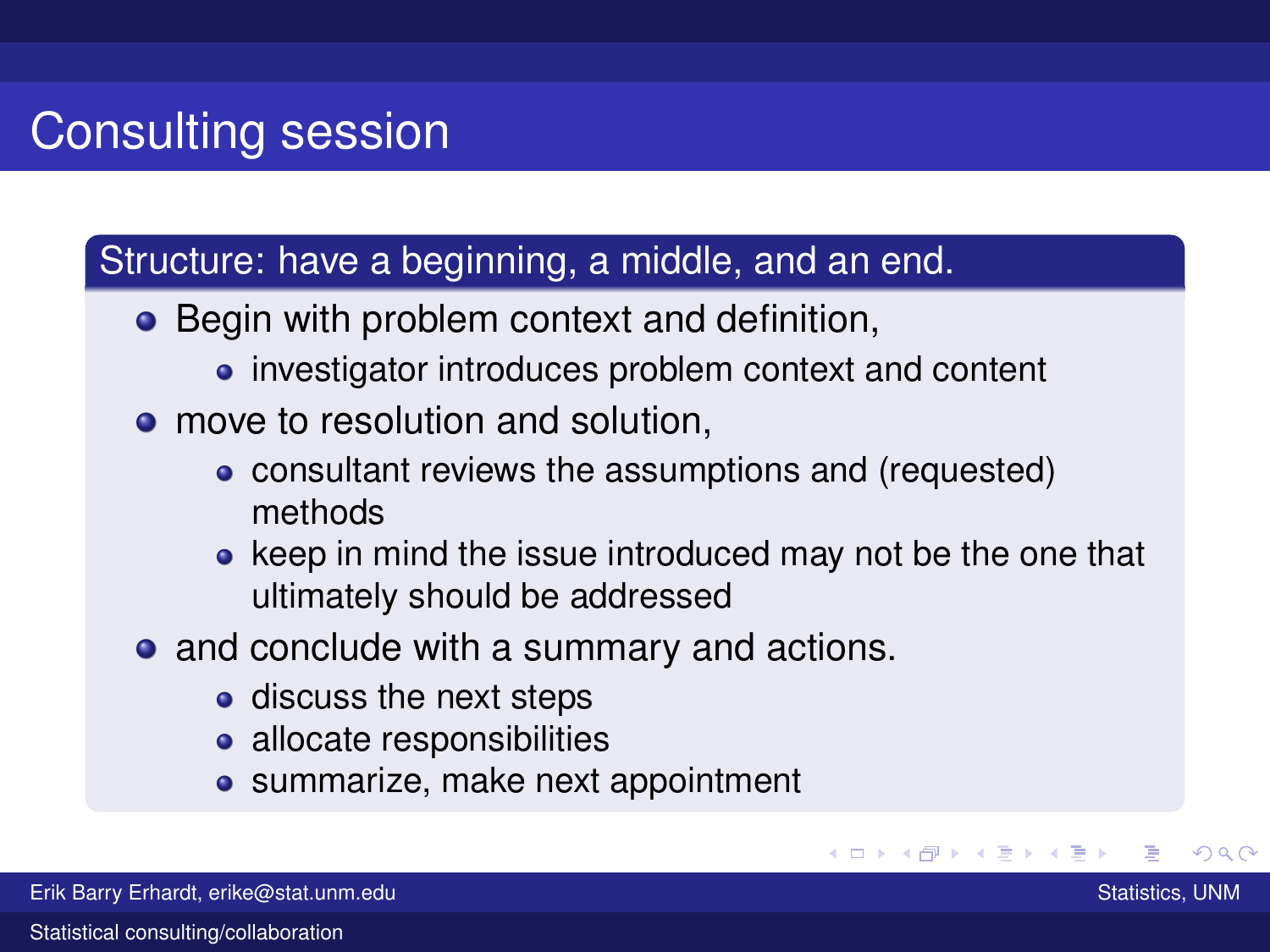#### The hour meeting: prep and scope

- **•** structuring a meeting to have a beginning/middle/end can be challenging in the common fixed-length (hour) consulting session
- **ideally**, for structure and preparation, ask the investigator to provide a short write-up of the topic, or to send papers beforehand
- try to judge what can and cannot be accomplished in the meeting time

つひひ

K ロ ⊁ K 倒 ≯ K ミ ⊁ K ミ ≯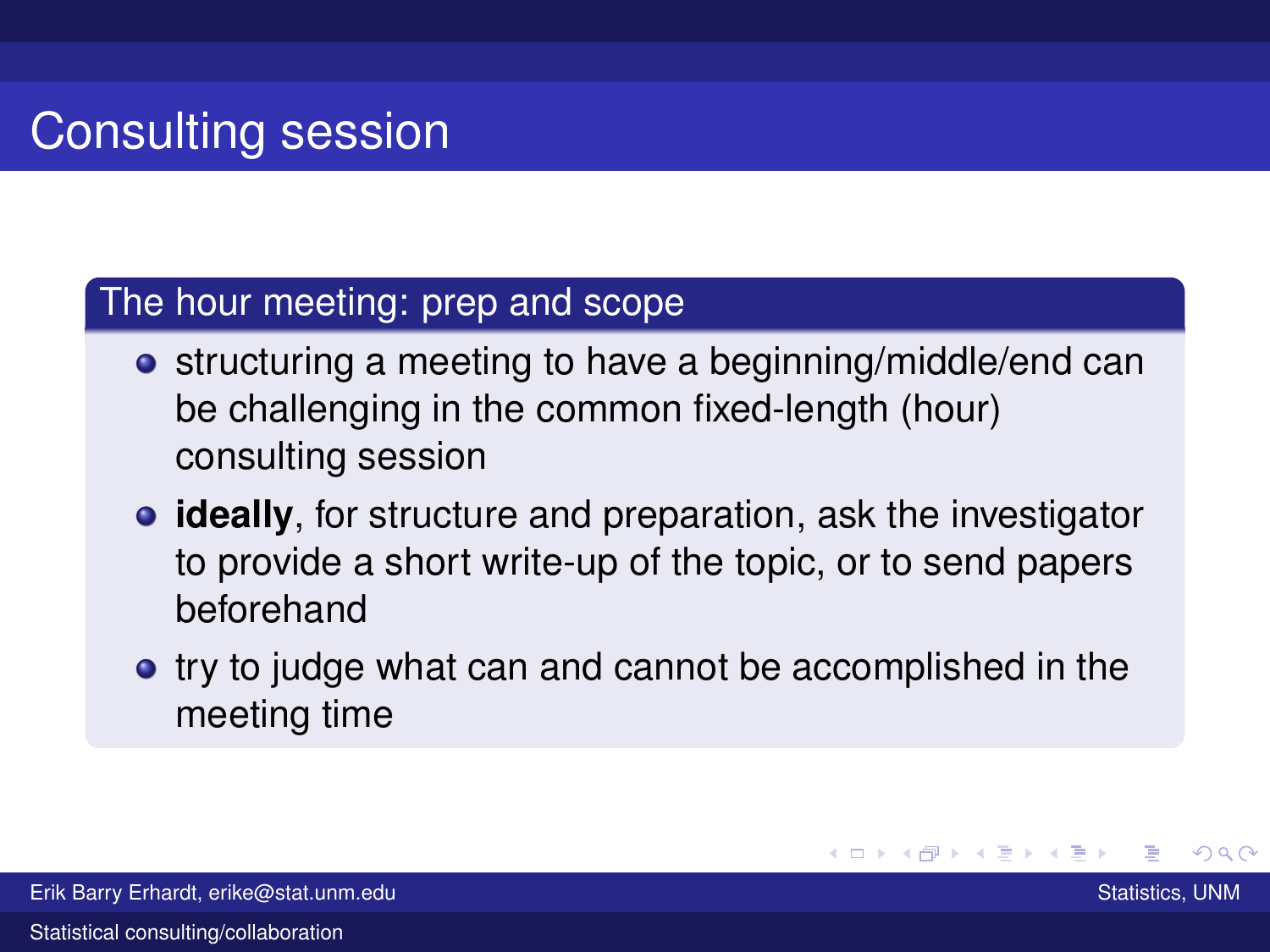#### The hour meeting: problem and goal

- exposition of the problem and context often takes longer than the investigator expects
- both people need to correctly understand the problem and the goal to answer the right question
- **•** try to figure out what the question *should be*, not just what the question is.

(ロ) ( f) >

- 4 店 8 3 番

 $\Omega$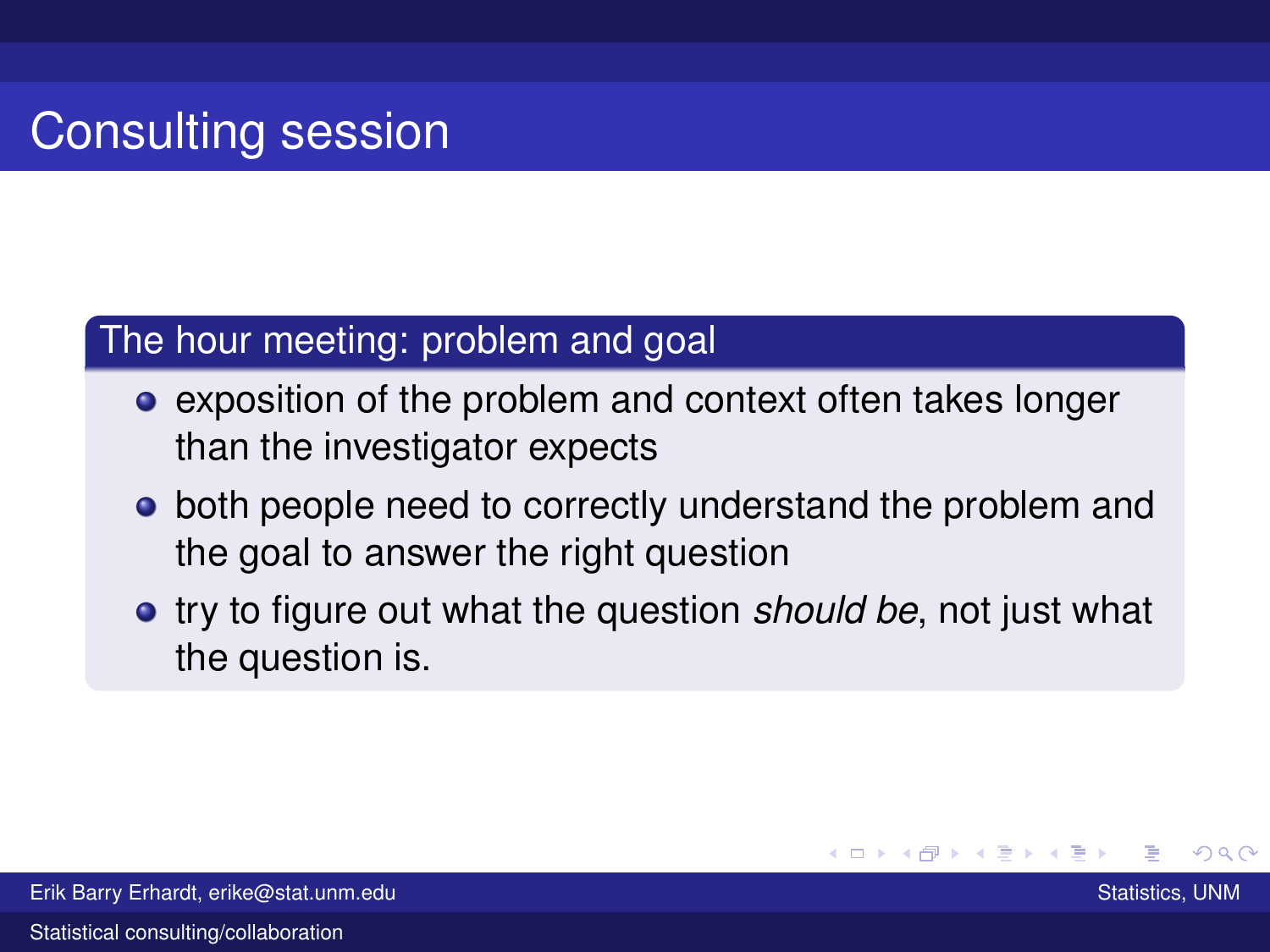#### The hour meeting: wrap up

- Complete the session by writing a brief, one-page summary of the session, including:
	- description of the subject area and problem
	- statistical issues
	- **e** decisions and recommendations
	- **a** action items

K ロ ⊁ K 倒 ≯ K ミ ⊁ K ミ ≯ つひひ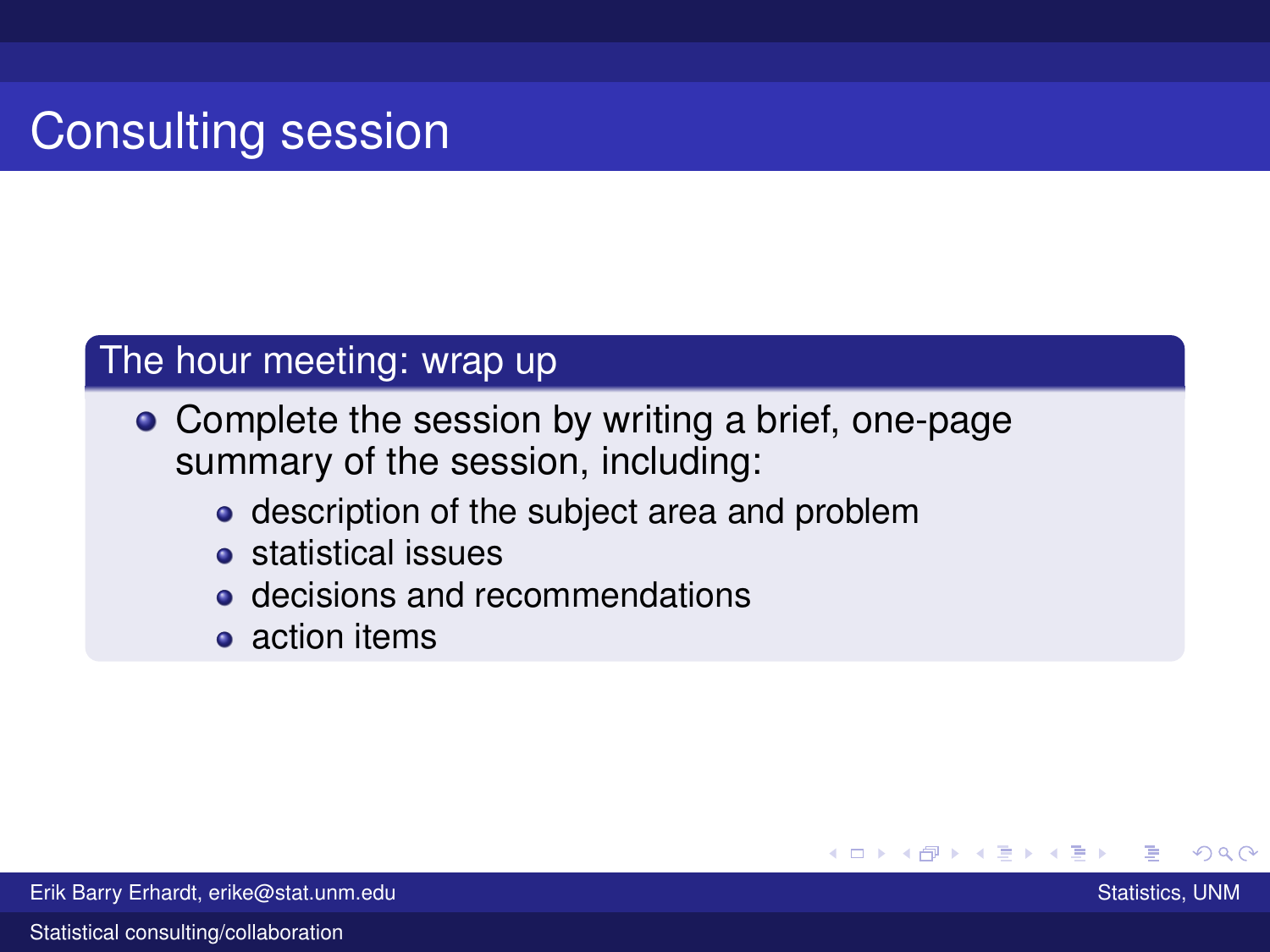# Asking questions

### • good questions imply

- you are understanding the content area,
- you sense where the discussion is going,
- and want to agree on the conversation's direction
- questions should be focused, answerable, and in the spirit of humility and desire for knowledge
- the investigator should verify the consultant understands the problem completely by asking the consultant to summarize the problem

<span id="page-9-0"></span>つひひ

K ロ ▶ K 御 ▶ K 君 ▶ K 君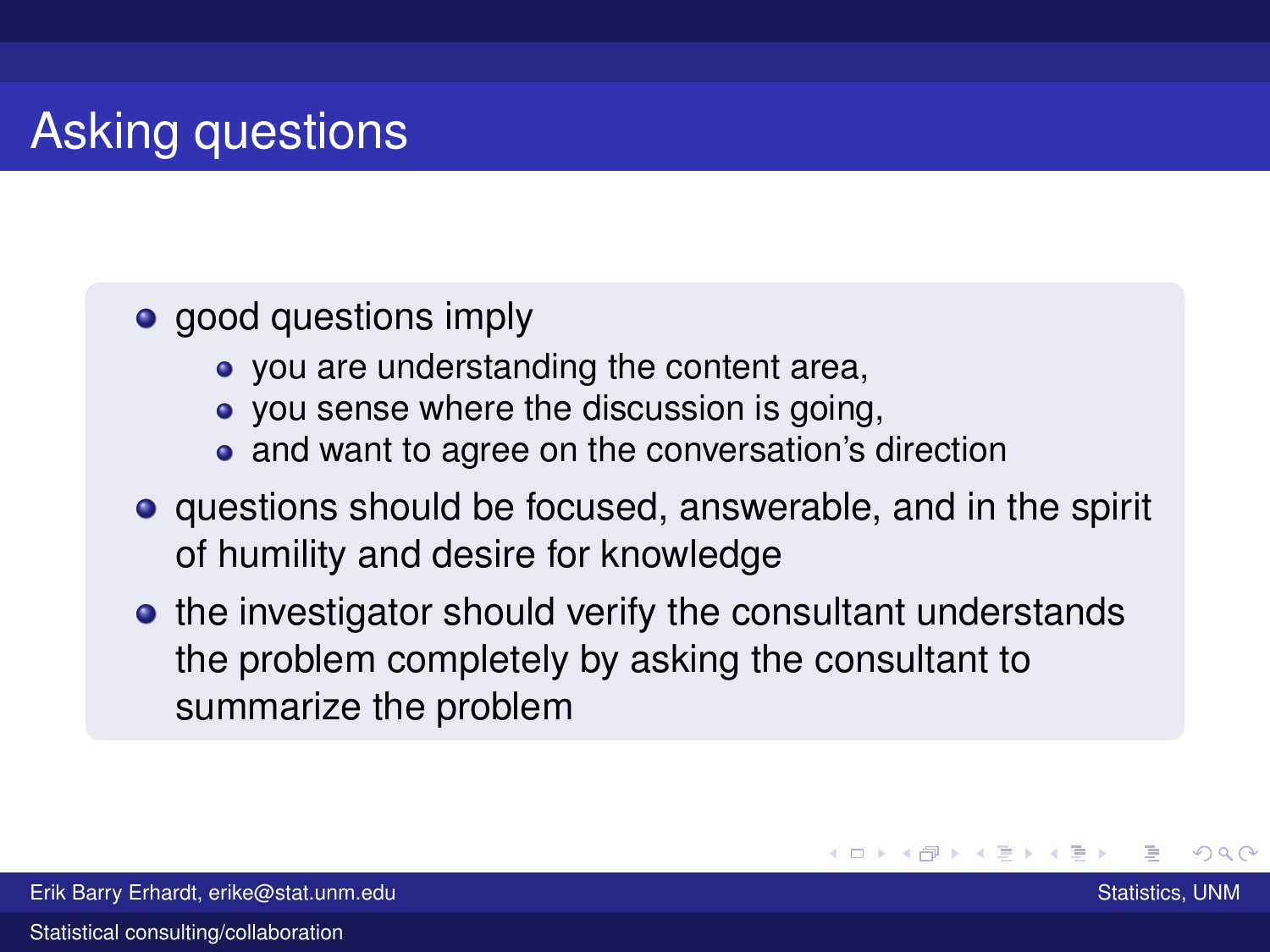## Make distinctions

### clarify these

| <b>Item</b>           | <b>Choice 1</b> | <b>Choice 2</b>   |
|-----------------------|-----------------|-------------------|
| intent of study       | exploratory     | confirmatory      |
| endpoint              | measureable     | not well defined  |
| source of data        | random          | convenience       |
| sampling unit         | simple          | multiple          |
| randomization         | single          | multiple          |
| model                 | fixed           | random or mixed   |
| type of study (1)     | intrinsic       | comparative       |
| type of study (2)     | cross-sectional | longitudinal      |
| epidemiologic study   | cohort          | case-control      |
| categories            | nominal         | ordered           |
| numerator/denominator | rate            | proportion, ratio |

 $\sim$ 

**List** 

<span id="page-10-0"></span> $2Q$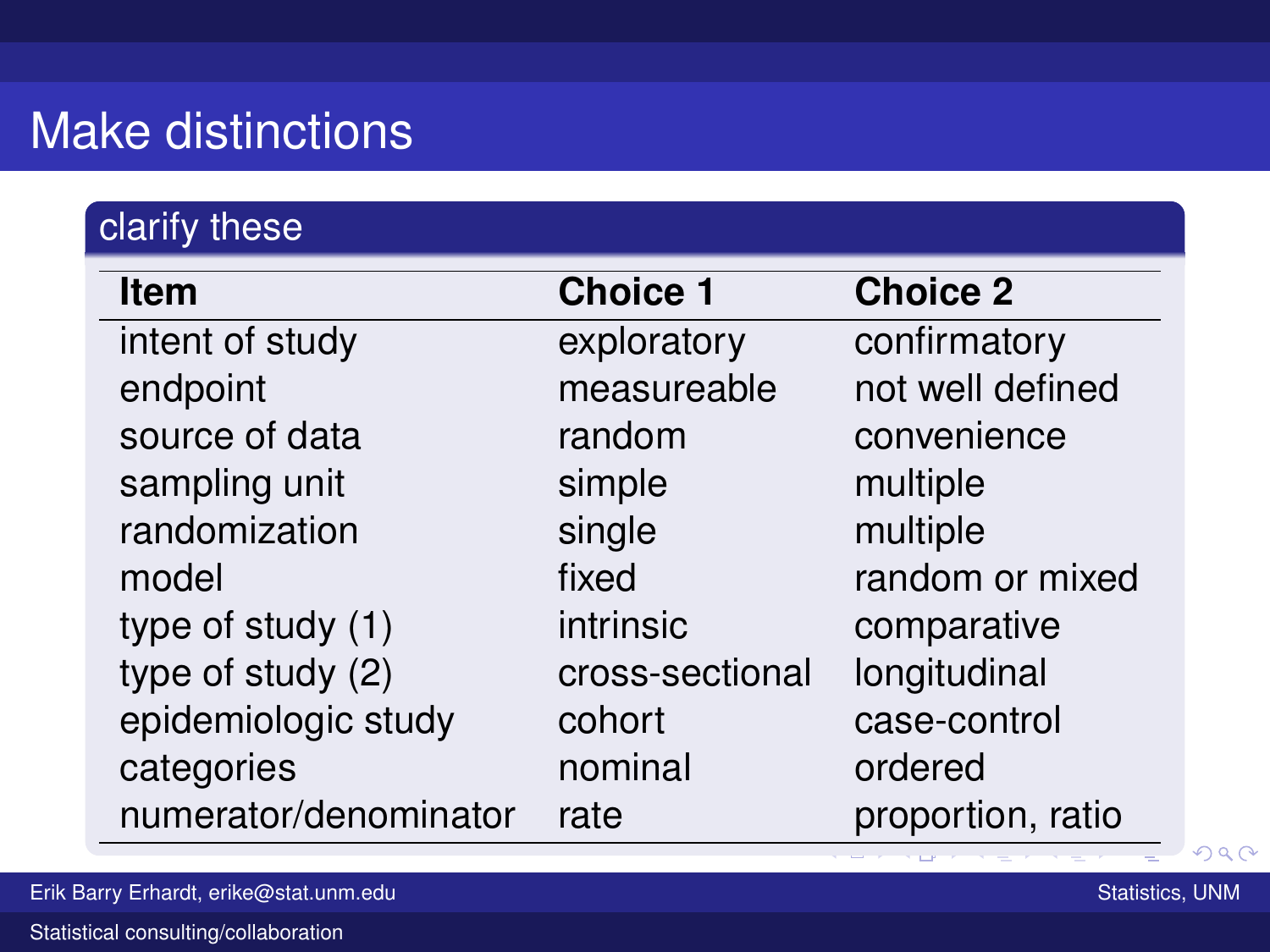# Make distinctions

#### Focus!

- if the investigator presents a large number of undifferentiated endpoints, clarify which are the key ones
- **•** for example, which endpoints will be emphasized in an abstract?

<span id="page-11-0"></span>つへへ

(ロ) ( f) >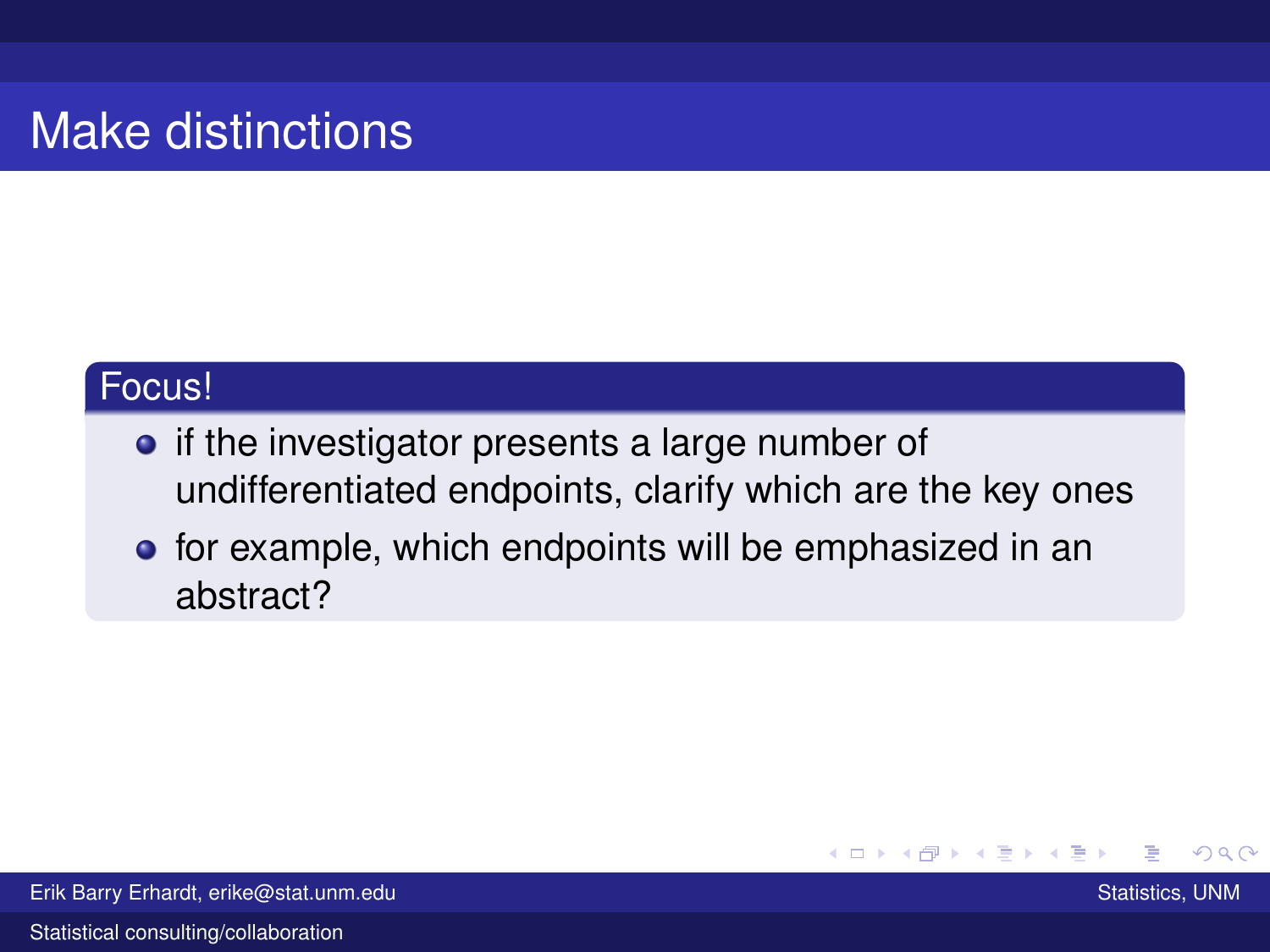# **Know yourself**

### Don't worry

- the consulting experience should be mutually beneficial, both learning and exchanging information
- **•** an honest person knows what he knows and doesn't know
- $\bullet$  investigators have a way of probing the limits of the consultant's knowledge
- in fact, they frequently come because they were not able to apply the standard examples found in many textbooks

<span id="page-12-0"></span>つひつ

K ロ ▶ K 御 ▶ K 君 ▶ K 君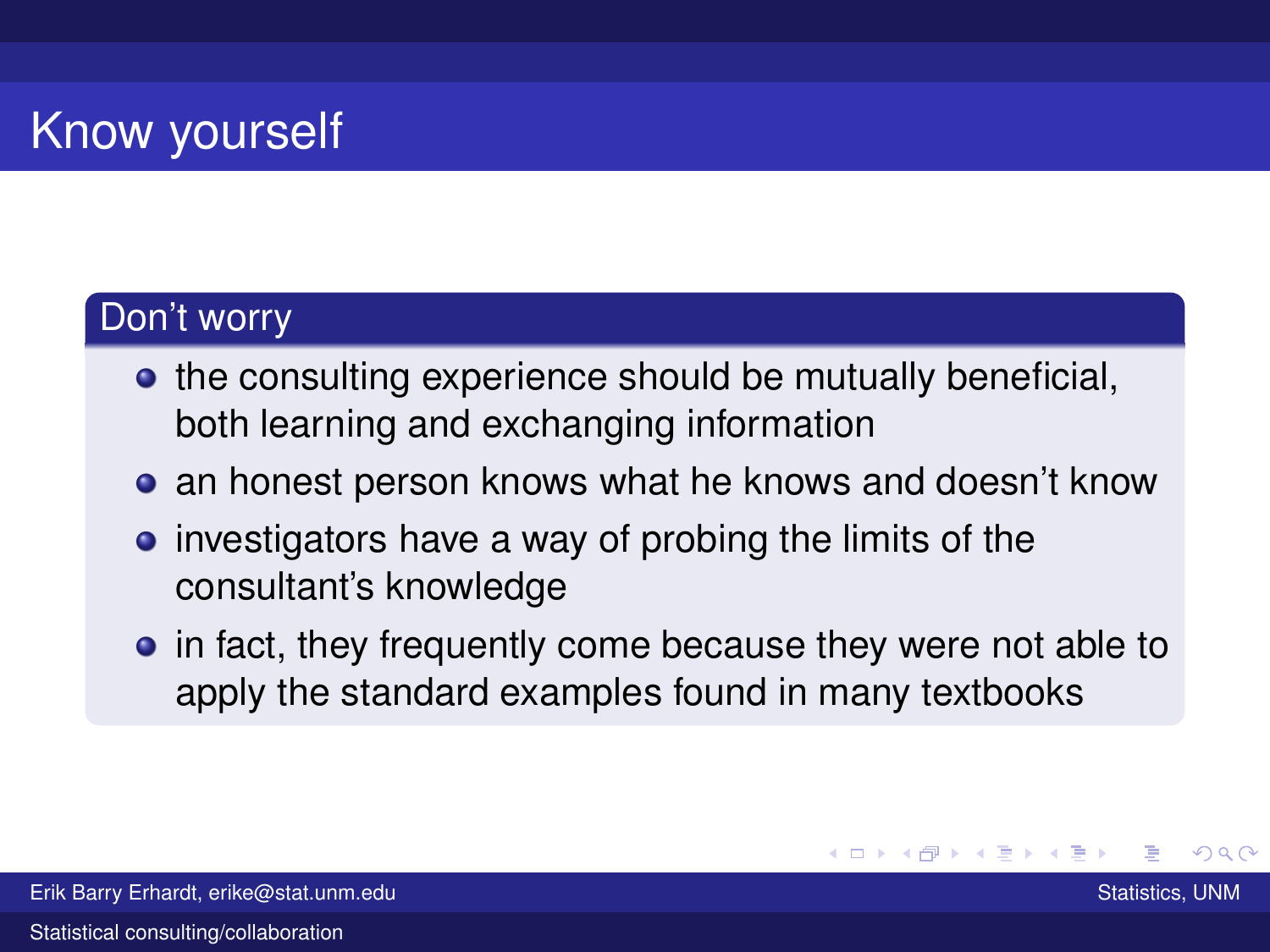## Level of advice

- communication between people is hard, and between disciplines even harder
- a large part of an initial consulting session will be spent in learning terms and vocabulary
- initially this will largely be educating the consultant, but at some point it will be necessary to introduce new concepts to the investigator.
- **•** for both, it is most helpful to avoid jargon, define terms carefully, and present information at an appropriate level
- use words, images, diagrams, equations, analogies anything that helps bring understanding
- keep things as simple as possible, but [n](#page-12-0)[ot](#page-14-0) [m](#page-12-0)[o](#page-13-0)[re](#page-14-0) [s](#page-0-0)[im](#page-23-0)[pl](#page-0-0)[e](#page-23-0)

 $\Box$ **KILLIP**  <span id="page-13-0"></span> $\Omega$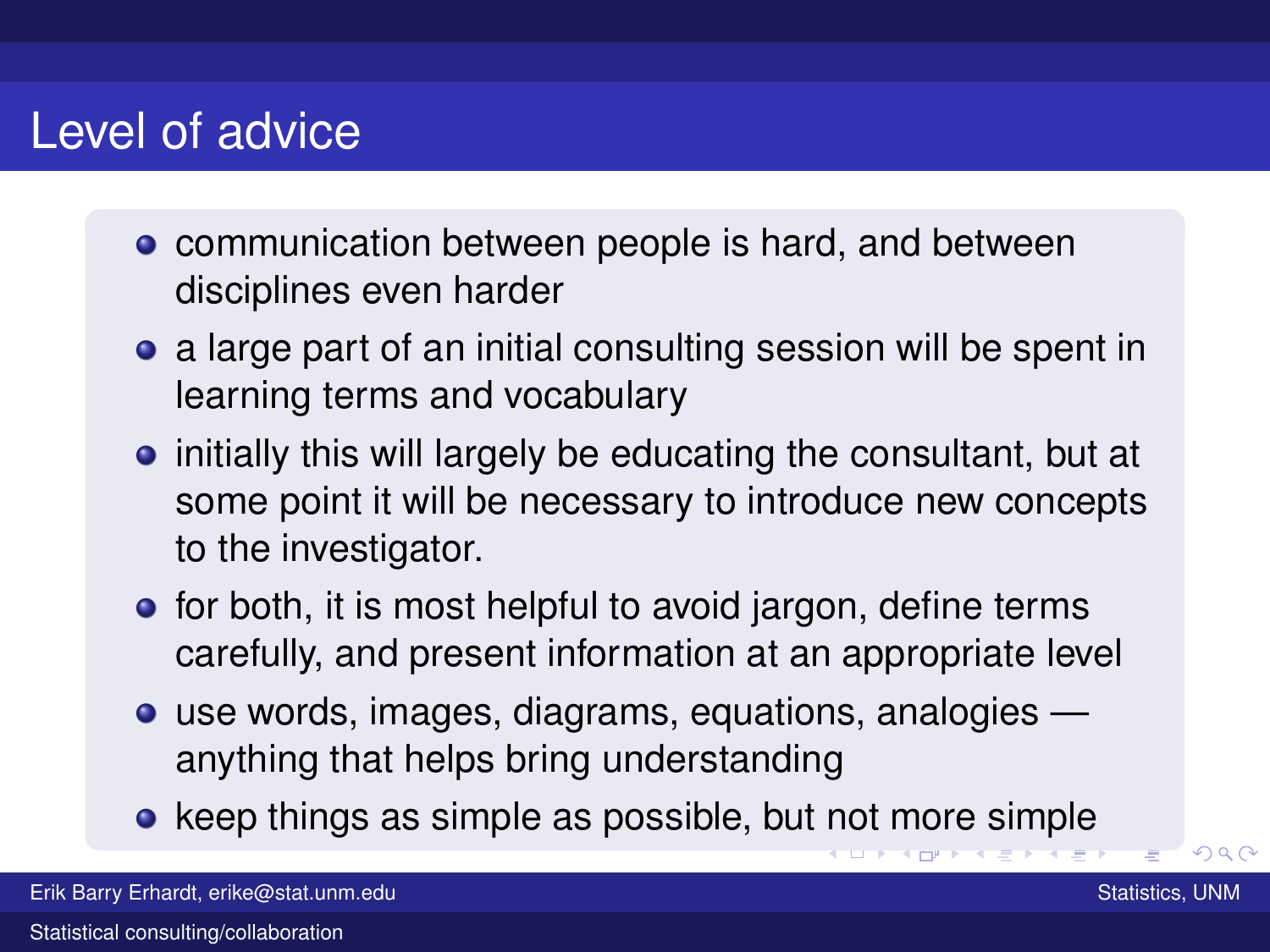## Agree on assignment of responsibilities

- a consultation generates expectations and responsibilities
- be clear who does what, and when
- **o** data analysis: who will enter the data, verify data entry, decide which statistical package, what analysis, who will perform analysis, . . . ?
- **e** everyone is happier if rules and limits are clear
- be clear about authorship or coauthorship on the paper, or acknowledgment, and try to discuss up front
- **•** if the statistician has made a substantial contribution, coauthorship may be warranted
- Warning: make sure you don't get credit if your advice about methods was not taken and the [an](#page-13-0)[al](#page-15-0)[y](#page-13-0)[si](#page-14-0)[s](#page-15-0) [w](#page-0-0)[as](#page-23-0) [w](#page-0-0)[ro](#page-23-0)[ng](#page-0-0)

<span id="page-14-0"></span> $\cap$  a  $\cap$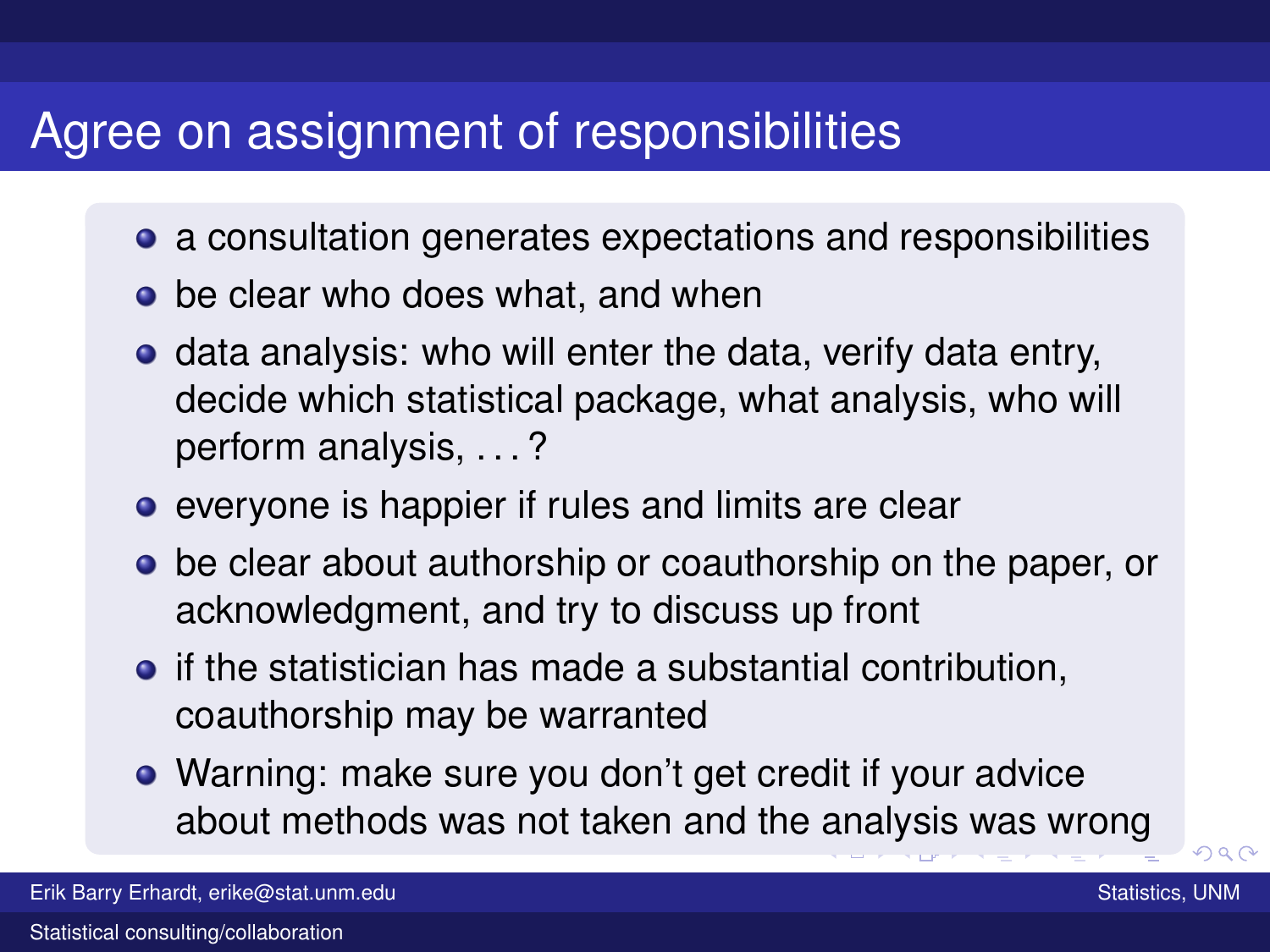- use any available and easy-to-use statistical package or book
- some may be superior for one reason or another, but it's better that statistician and investigator can use and do the analysis than struggling with software

<span id="page-15-0"></span>つひひ

Erik Barry Erhardt, erike@stat.unm.edu Statistics, UNM Statistics, UNM Statistics, UNM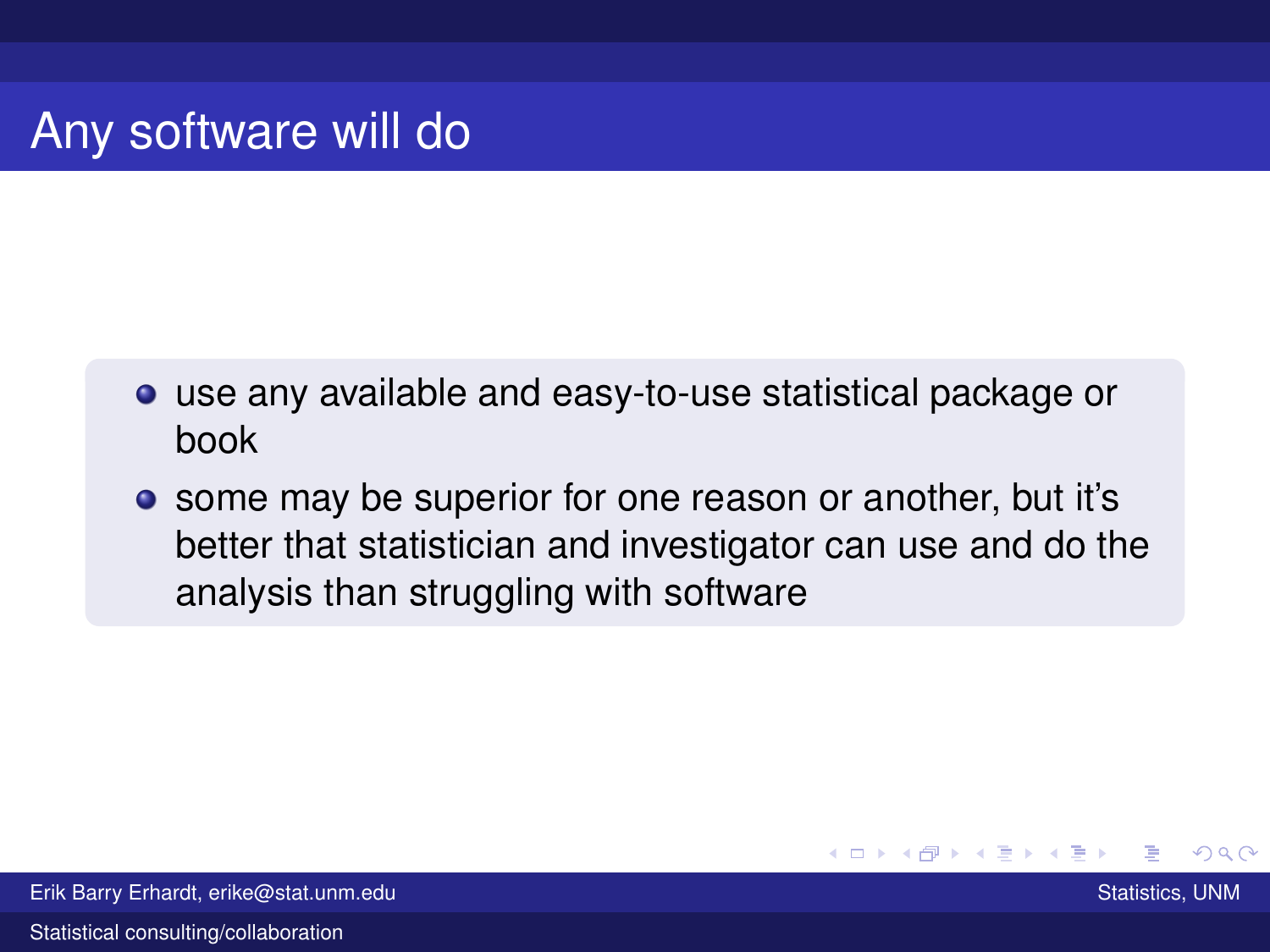## **Ethics**

- **e** ethics precedes, guides, and follows consultation
- some ethical principles are straightfoward: don't lie, don't fudge or cook data, don't deliberately slant the report of a study
- others are more challenging, such as research conflicting with the statistican's value system: such as research involving animals and pain
- if you don't want to be involved, communicate early and in a facilitative manner, and suggest a colleague who would be willing to help
- withdraw as gracefully and promptly as possible if you must, such as if the investigator does not want to follow your advice, or if study is not salvage[abl](#page-15-0)[e](#page-17-0)

fraud, erike@stat.unm.edu is outright fraud, or grossly uned manipulation is outright fraud, and the stational <br>The station of the station of the station of the station of the station of the station of the station of the s Erik Barry Erhardt, erike@stat.unm.edu Statistics, UNM Statistics, UNM Statistics, UNM

 $\Omega$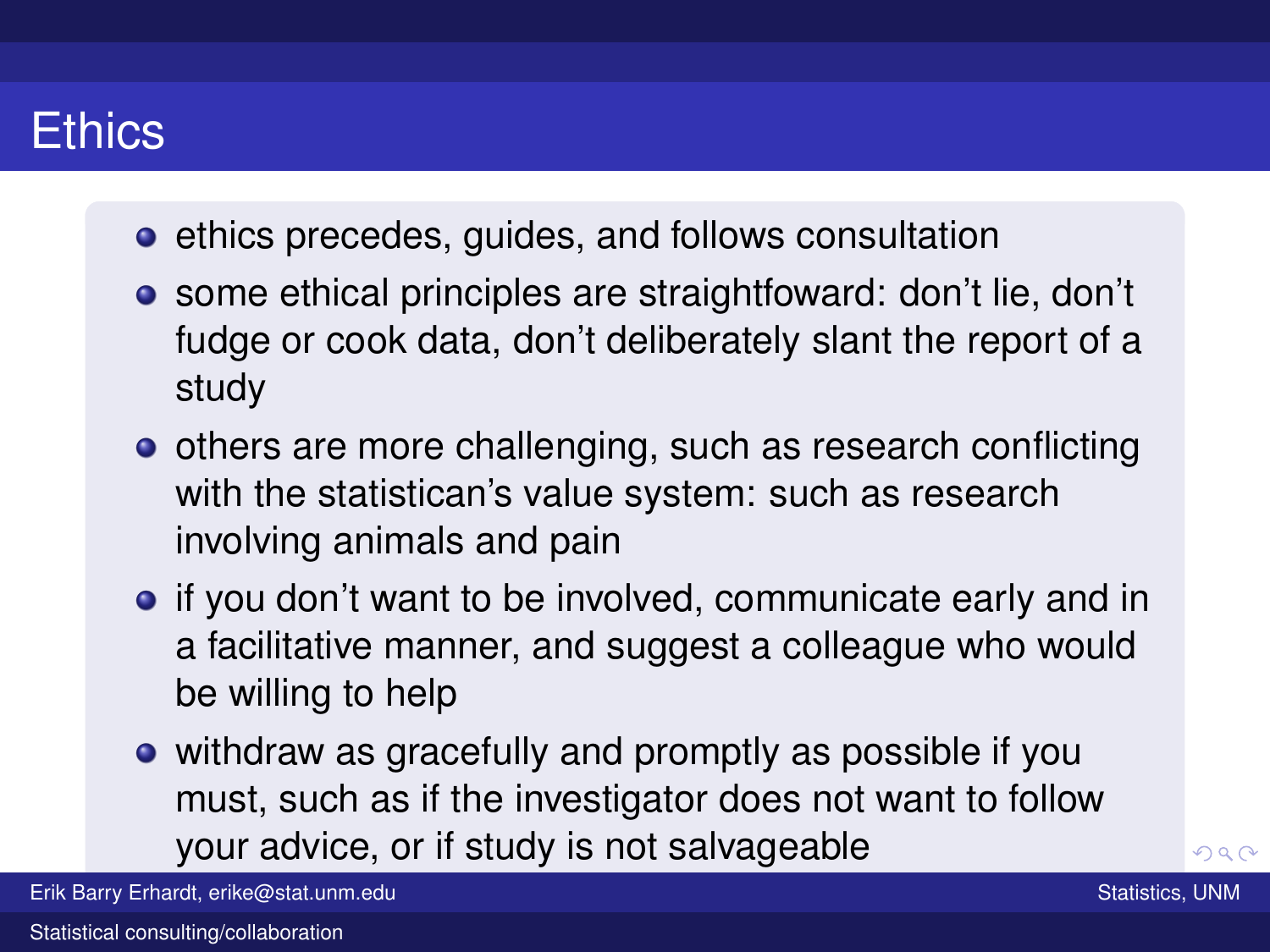## Be proactive

- **•** statisticians in many ways are the methodologists of the scientific method
- **•** this creates obligations, responsibilities, and opportunities
- **•** statistical consulting is best done at the start of research or production projects

K ロ ⊁ K 倒 ≯ K ミ ⊁ K ミ ≯

<span id="page-17-0"></span>つひひ

**o** don't only respond to their requests, consider a bigger picture and make recommendations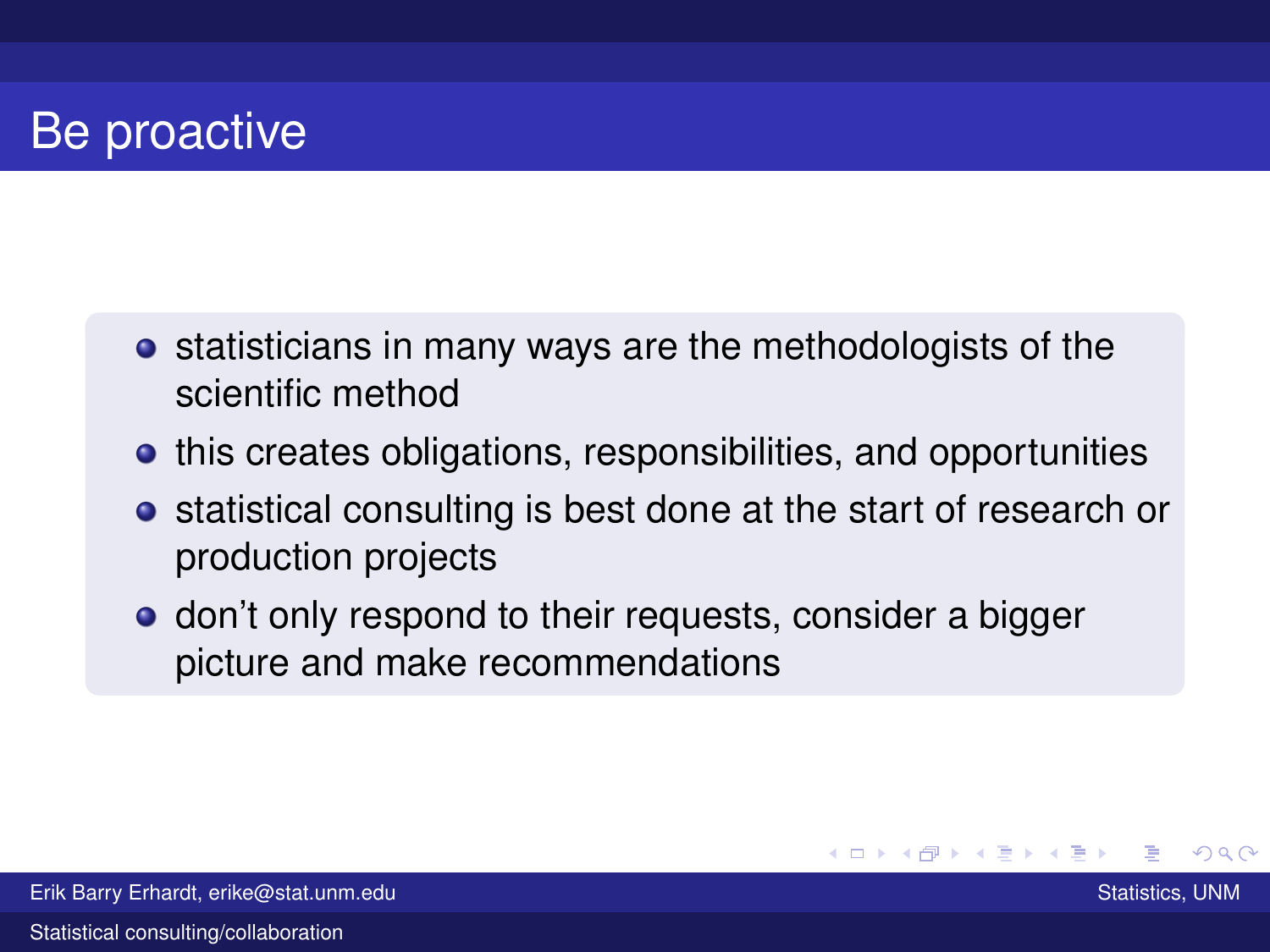## **Advice**

#### Listen to, and heed the advice of experts in the field

- Sir David Cox's consulting advice (selections from *Liaison*, of the Statistical Society of Canada)
- **1** Collaborate rather than consult. Take interest in the subject matter. If the investigator seems misguided, retreat as soon as politeness and practicality permit. Discretely determine how much understanding of statistical issues the investigator has.
- 2 Aim to see some raw data, to understand the measurement processes involved, and to have some appreciation of the general quality of the data.

 $\alpha \cap \alpha$ 

**K ロ ト K 伺 ト K ヨ ト**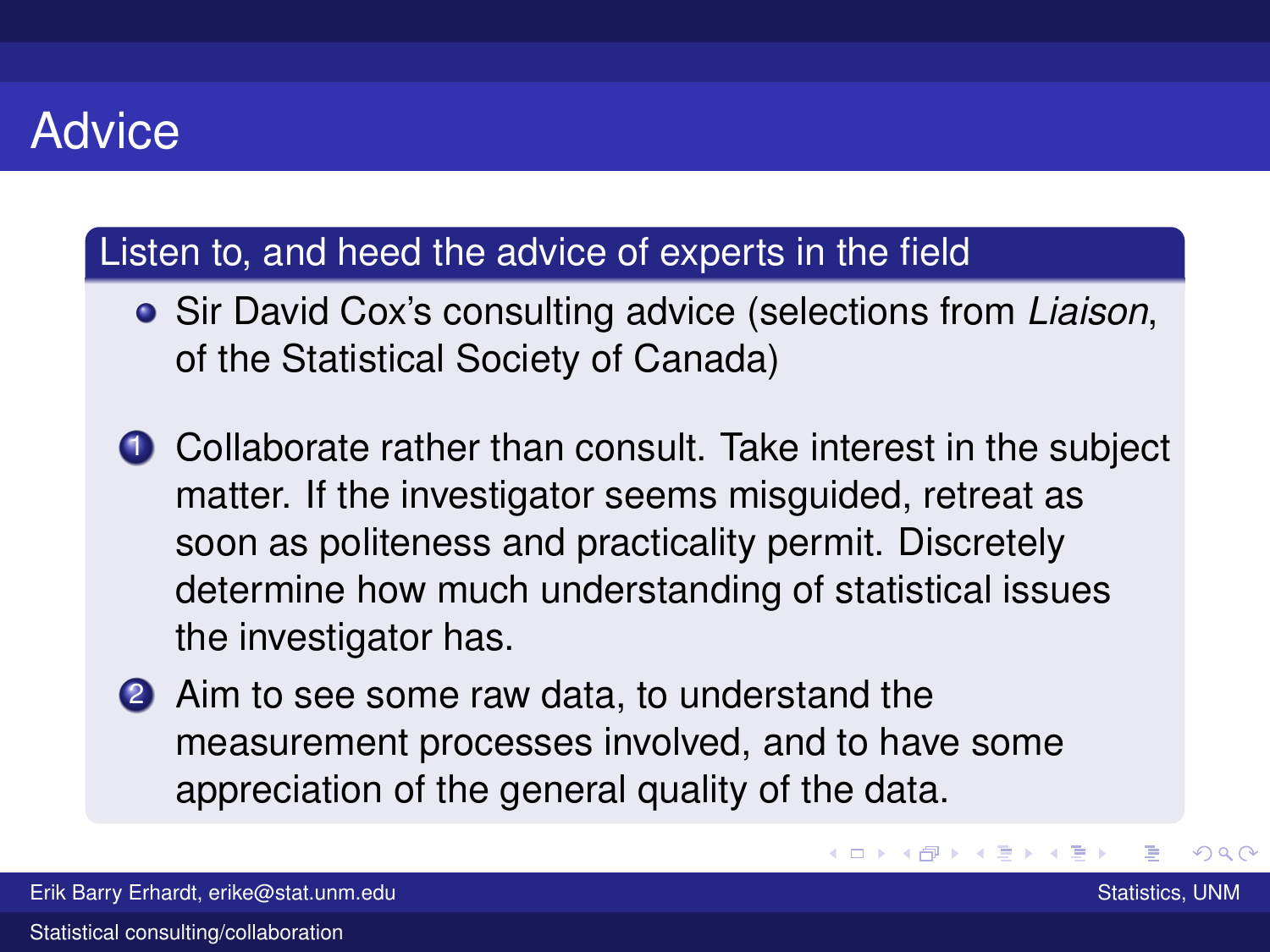## **Advice**

#### Cox's advice, continued

- <sup>3</sup> Enquire into aspects of the study design that might have bearing on the appropriate analysis.
- **4** Begin with very simple methods.
- **6** If possible, end with simple methods.
- 6 Since nice ideas for analysis often do not work the first time, be prepared to do some modification.
- **7** Do not be frightened to make strong assumptions. When a preliminary answer has been obtained, then consider which of the assumptions may be crucial.
- 8 Take considerable care over presentation and conclusion.

 $($   $\Box$   $)$   $($   $\Box$   $)$ 

つひひ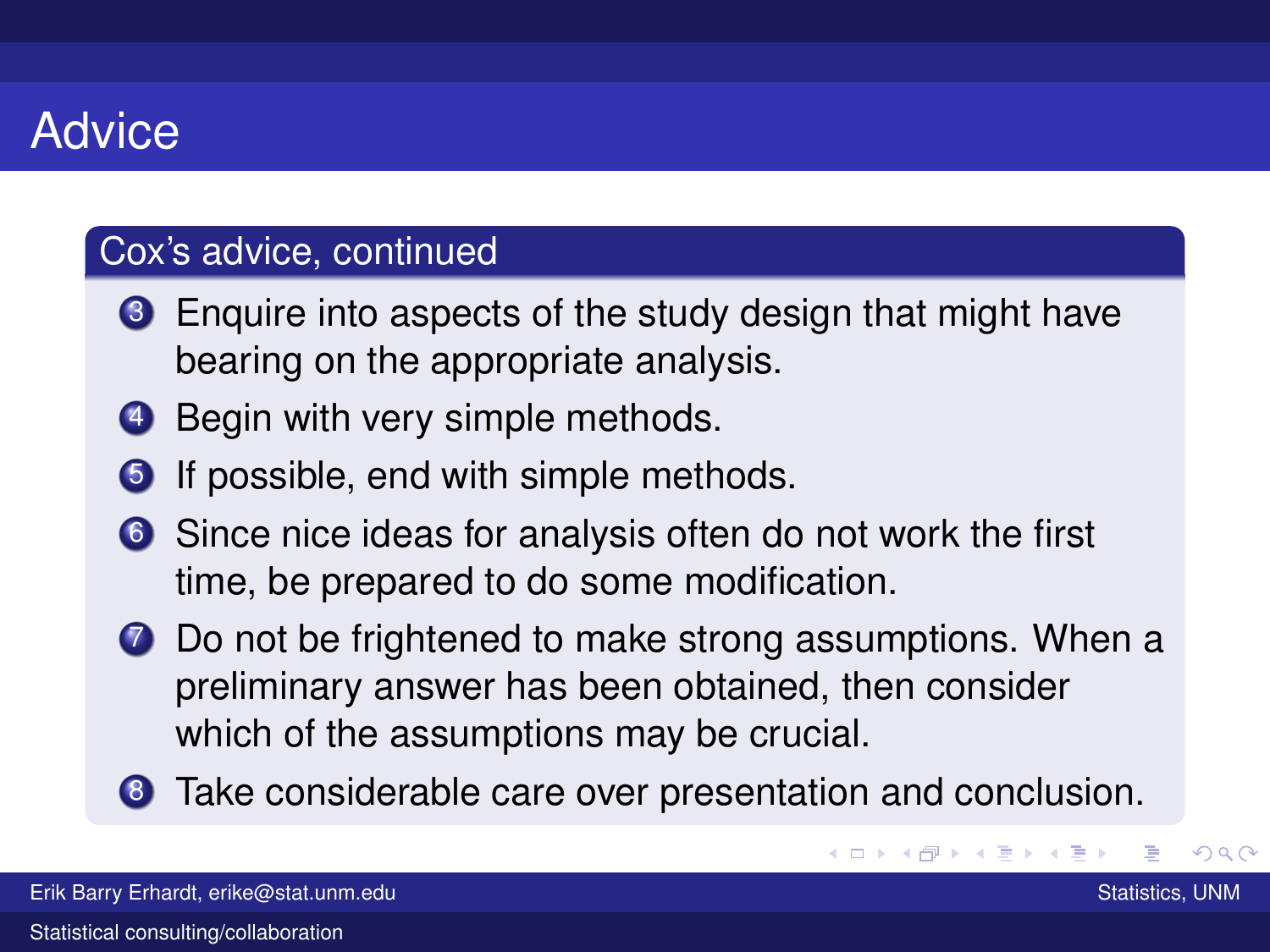## Advice, presentation example



Erik Barry Erhardt, erike@stat.unm.edu Statistics, UNM Statistics, UNM Statistics, UNM

<span id="page-20-0"></span>

 $290$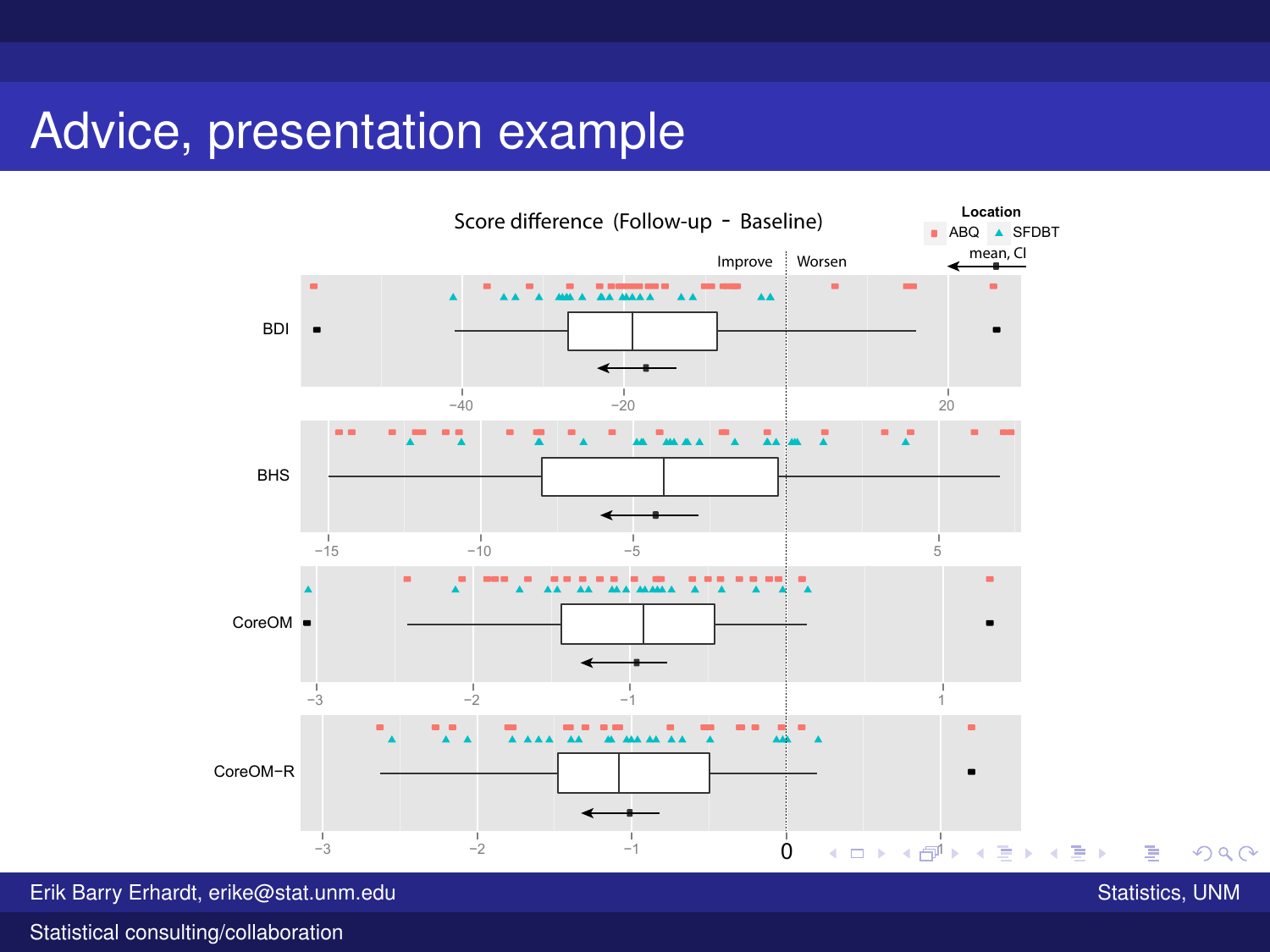## Advice

#### Cox's advice, continued

- **9** Review acknowledged work before submission.
- 10 Occasonally, very rarely one hopes, be prepared to say that the data are incapable of throwing useful light on the issues involved.
- **1** If more than 10% of what you do ends up by being directly useful, you are doing well.
- 12 If the investigator begins by saying he has a trivial little problem which he is sure you will be able to sort out immediately, don't altogether believe him.

つひひ

K ロ ⊁ K 倒 ≯ K 走 ⊁ K 走 ⊁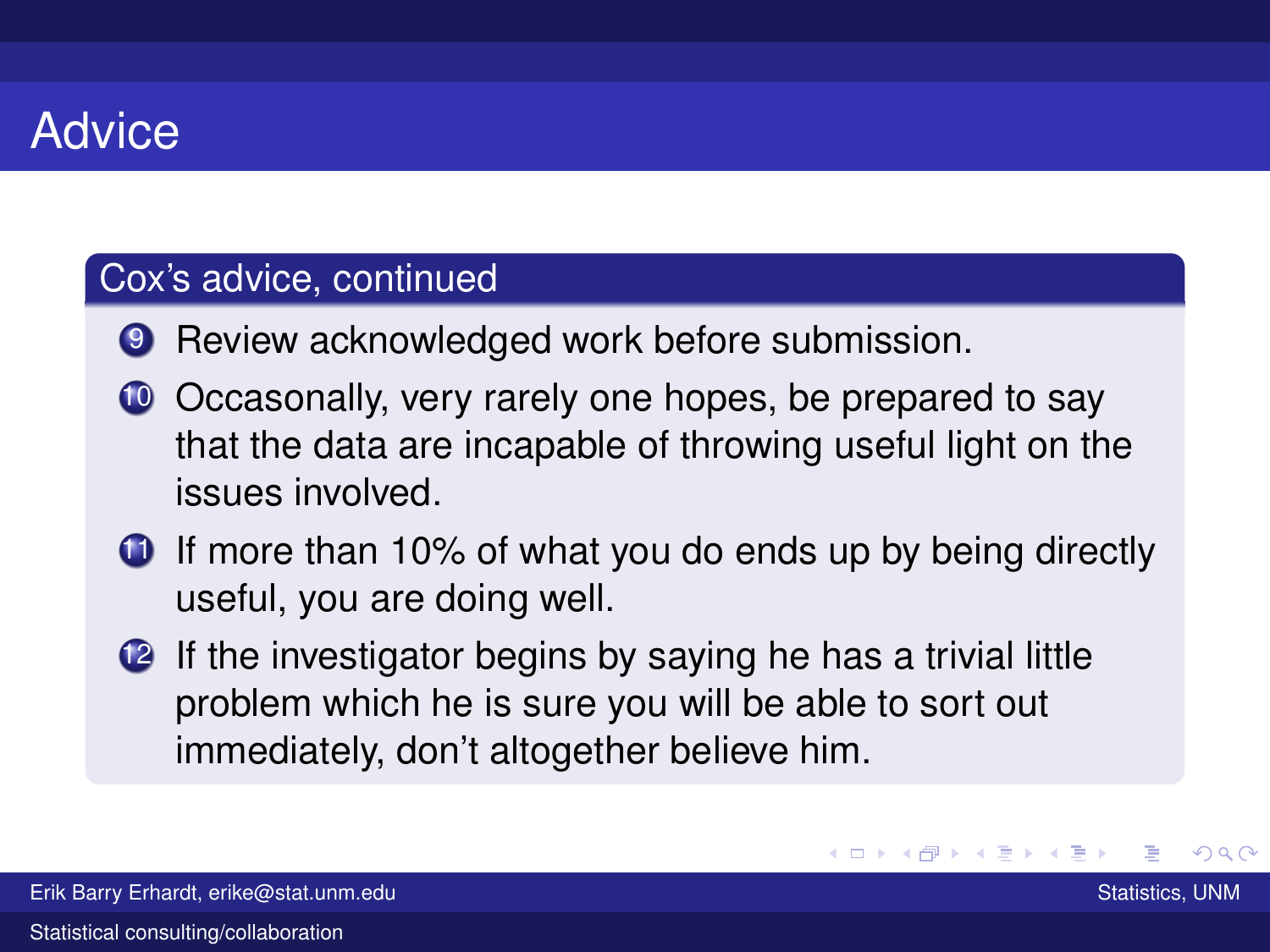## Practical details

- Negotiate your rate.
	- hourly, for each phase of project, or for entire project
	- I charge companies more than individuals
	- I charge more for projects that aren't fun
	- I may reduce charge for work leading to publications
- Add NM gross receipts tax, 7% in Albuquerque, 5.125% to 8.6875% elsewhere
- Tracking and billing your time
	- date/description/time invoice spreadsheet (example)
	- email as pdf each month
	- to avoid contested charges, establish trust through communication, detailed feedback, and specific notes
- Follow up and express gratitude

つひへ

 $(0 \times 0) \times 2$